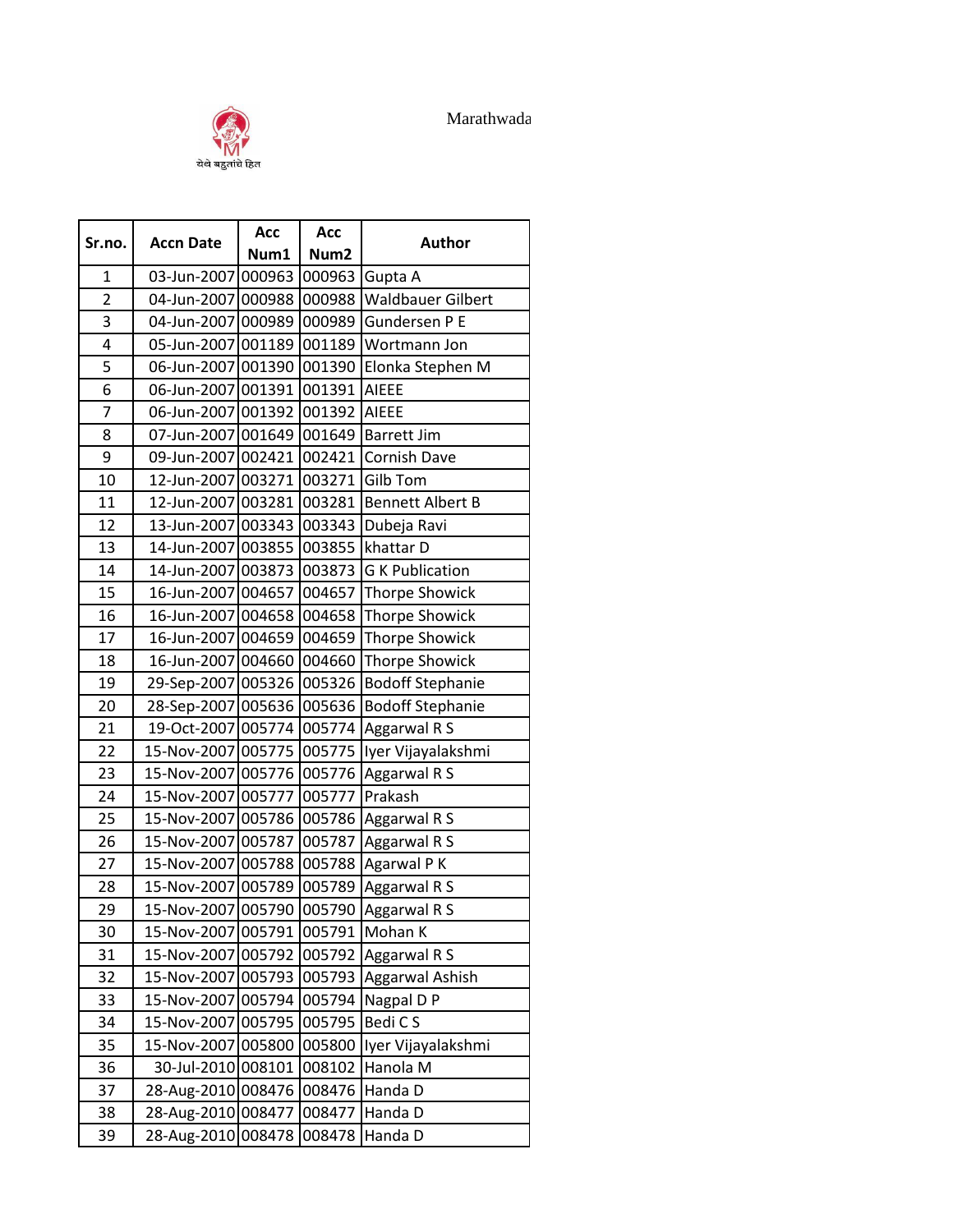| 40 |                                   |        | 01-Oct-2010 008600 008600 Aggarwal R S    |
|----|-----------------------------------|--------|-------------------------------------------|
| 41 |                                   |        | 01-Oct-2010 008601 008601 Aggarwal R S    |
| 42 |                                   |        | 05-Oct-2010 008624 008624 Thorpe Edgar    |
| 43 |                                   |        | 05-Oct-2010 008625 008625 Thorpe Edgar    |
| 44 | 05-Oct-2010 008626 008626         |        | <b>Thorpe Edgar</b>                       |
| 45 | 05-Oct-2010 008627                | 008627 | Thorpe Edgar                              |
| 46 | 05-Oct-2010 008633                | 008633 | Aggarwal R S                              |
| 47 | 05-Oct-2010 008634                | 008634 | Aggarwal R S                              |
| 48 | 05-Oct-2010 008635                |        | 008635 Aggarwal R S                       |
| 49 | 05-Oct-2010 008636                | 008636 | Aggarwal R S                              |
| 50 | 05-Oct-2010 008637                | 008637 | Aggarwal R S                              |
| 51 |                                   |        | 05-Oct-2010 008638 008638 Aggarwal R S    |
| 52 | 05-Oct-2010 008639                | 008639 | Aggarwal R S                              |
| 53 | 05-Oct-2010 008640                |        | 008640 Aggarwal R S                       |
| 54 | 05-Oct-2010 008649                |        | 008650 Handa D                            |
| 55 | 05-Oct-2010 008651 008651 Handa D |        |                                           |
| 56 |                                   |        | 13-Sep-2011 009415 009418 G K Publication |
| 57 |                                   |        | 17-Oct-2013 011295 011309 Aggarwal R S    |
| 58 | 12-Feb-2015 011450                | 011451 | <b>G K Publication</b>                    |
| 59 | 13-Jan-2017 011941                | 011941 | Singh Govind Prasad                       |
| 60 | 13-Jan-2017 011942 011942         |        | Kumar Ajay                                |
| 61 | 13-Jan-2017 011943 011943         |        | Singh Nem                                 |
| 62 | 13-Jan-2017 011944 011944         |        | Pandey Manohar                            |
| 63 | 13-Jan-2017 011975 011975         |        | <b>Goel Aniket</b>                        |
| 64 |                                   |        | 13-Jan-2017 011994 011994 Sharma Pradeep  |
|    |                                   |        |                                           |

I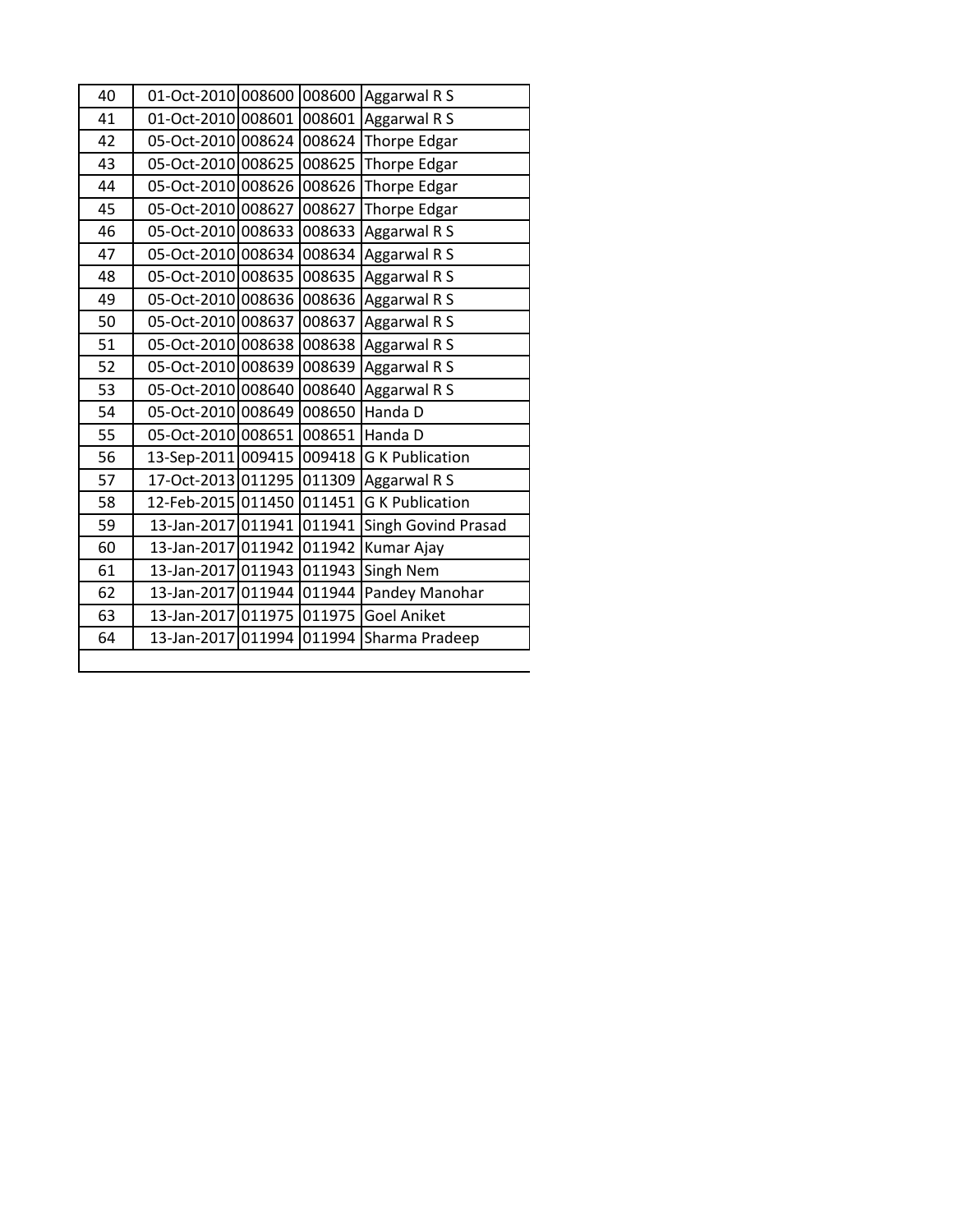## **"Techno-Soical Excellence"**

I Mitra Mandal's Institute of Technology (MMIT), Lohgaon,Pune-411047 **Central Library List of Competitive Books**

| <b>Title</b>                                                                  | <b>Publisher</b>               | <b>Price</b> |
|-------------------------------------------------------------------------------|--------------------------------|--------------|
| Quantitative Aptitude                                                         | McGraw-Hill                    | 285          |
| Handy Insect GK Book                                                          | <b>Jaico Publiction House</b>  | 275          |
| Physics Made easy GK book                                                     | <b>Jaico Publiction House</b>  | 295          |
| <b>Advanced Calculus</b>                                                      | Tata Macgraw hill              | 250          |
| Standard Boiler Operators Questions and answers                               | Tata Macgraw hill              | 225          |
| <b>Complete Mathematics for AIEEE</b>                                         | Tata Macgraw hill              | 425          |
| <b>Complete Chemistry for AIEEE</b>                                           | Tata Macgraw hill              | 350          |
| Aptitude test workbook                                                        | Kogan Page India PVT LTD       | 150          |
| <b>Team Quiz Book</b>                                                         | <b>Jaico Publiction House</b>  | 65           |
| <b>Competitive Engineering</b>                                                | Elsevier India PVT LTD         | 395          |
| <b>Mathematics for Elementary Teachers</b>                                    | McGraw-Hill                    | 1164         |
| Pearson guide to objective physics for IIT- JEE                               | <b>Pearson Education</b>       | 550          |
| Pearson guide to complete mathemaitcs for AIEEE                               | <b>Pearson Education</b>       | 375          |
| Gate 2008 Information Technology                                              | <b>G K Publishers PVT LTD</b>  | 540          |
| General Intelligence and test of Reasoning                                    | Vikas Publishing House Pvt Ltd | 250          |
| General Intelligence and test of Reasoning                                    | Vikas Publishing House Pvt Ltd | 250          |
| General Intelligence and test of Reasoning                                    | Vikas Publishing House Pvt Ltd | 250          |
| General Intelligence and test of Reasoning                                    | Vikas Publishing House Pvt Ltd | 250          |
| J2EE Tutorial                                                                 | <b>Pearson Education</b>       | 699          |
| J2EE Tutorial                                                                 | <b>Pearson Education</b>       | 699          |
| Objective Arithmetic                                                          | <b>Sultan Chand &amp; Sons</b> | 260          |
| Quiz on General Knowledge                                                     | <b>GNOSIS</b>                  | 95           |
| Arithmetic Subjective and Objective                                           | <b>Sultan Chand &amp; Sons</b> | 260          |
| Concise General Knowledge with Current Affairs                                | <b>Sultan Chand &amp; Sons</b> | 140          |
| Modern Approach to Non-Verbal Reasoning                                       | <b>Sultan Chand &amp; Sons</b> | 215          |
| Modern Approch to verbal and non-verbal Reasoning                             | S Chand & Compony LTD          | 515          |
| Handbook of test of Reasoning and Quantitative Aptitude S Chand & Compony LTD |                                | 315          |
| Modern Approch to Logical Reasoning                                           | <b>Sultan Chand &amp; Sons</b> | 90           |
| Modern Approch to Verbal Reasoning                                            | Sultan Chand & Sons            | 320          |
| General Knowledge Digest                                                      | S Chand & Compony LTD          | 490          |
| Advanced Objective General Knowledge                                          | Sultan Chand & Sons            | 295          |
| Quick Arithmetic                                                              | Sultan Chand & Sons            | 240          |
| Multiple Choice Question Bank in Computer Science                             | Sultan Chand & Sons            | 325          |
| Genral science for competative examinations                                   | S Chand & Compony LTD          | 295          |
| Quiz on General Knowledge                                                     | <b>GNOSIS</b>                  | 95           |
| <b>GATE</b>                                                                   | Satya Prakashan                | 625          |
| <b>GATE</b>                                                                   | Satya Prakashan                | 625          |
| <b>GATE</b>                                                                   | Satya Prakashan                | 625          |
| <b>GATE</b>                                                                   | Satya Prakashan                | 625          |